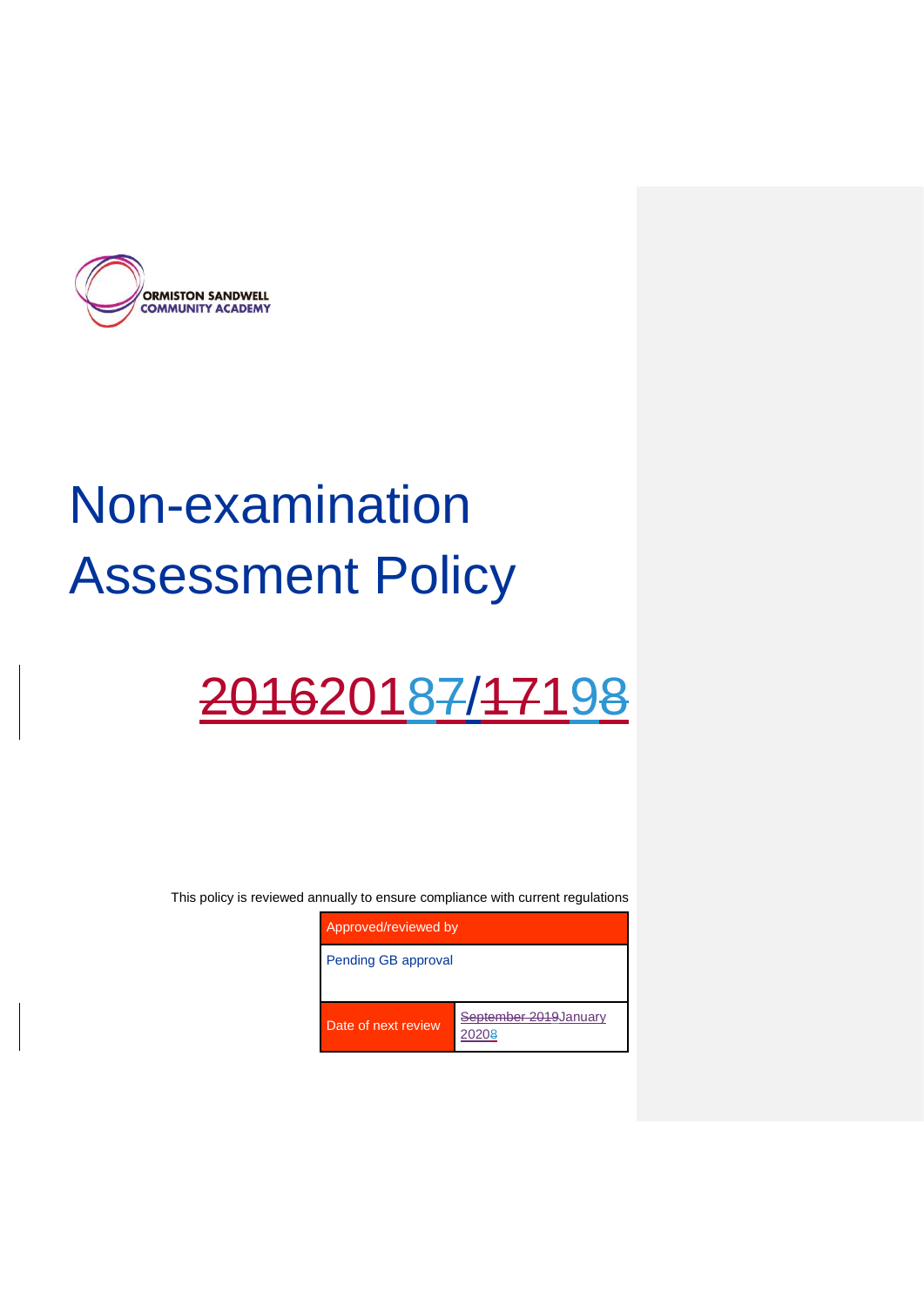| <b>Contents</b>                                                                                                      |  |
|----------------------------------------------------------------------------------------------------------------------|--|
|                                                                                                                      |  |
|                                                                                                                      |  |
|                                                                                                                      |  |
| Procedures for planning and managing non-examination assessments identifying staff roles and                         |  |
|                                                                                                                      |  |
|                                                                                                                      |  |
|                                                                                                                      |  |
|                                                                                                                      |  |
|                                                                                                                      |  |
|                                                                                                                      |  |
|                                                                                                                      |  |
|                                                                                                                      |  |
|                                                                                                                      |  |
|                                                                                                                      |  |
|                                                                                                                      |  |
|                                                                                                                      |  |
|                                                                                                                      |  |
|                                                                                                                      |  |
|                                                                                                                      |  |
|                                                                                                                      |  |
|                                                                                                                      |  |
|                                                                                                                      |  |
|                                                                                                                      |  |
|                                                                                                                      |  |
|                                                                                                                      |  |
|                                                                                                                      |  |
|                                                                                                                      |  |
|                                                                                                                      |  |
|                                                                                                                      |  |
|                                                                                                                      |  |
| Practical Skills Endorsement for the A Level Sciences designed for use in England  Error! Bookmark not<br>defined.40 |  |
| Spoken Language Endorsement for GCSE English Language specifications designed for use in England                     |  |
| Management of issues and potential risks associated with non-examination assessments 1243                            |  |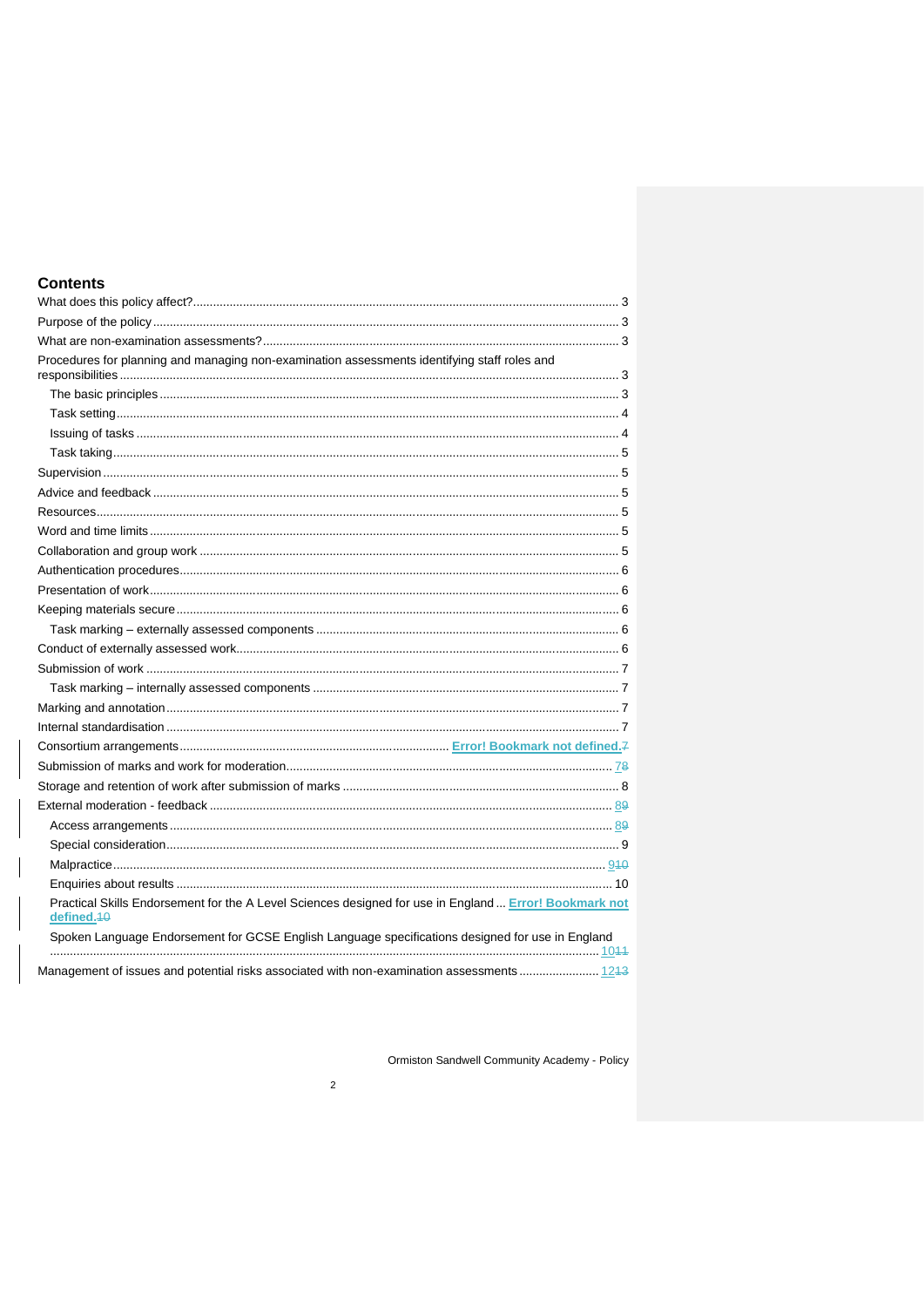## <span id="page-2-0"></span>**What does this policy affect?**

This policy affects the delivery of subjects of reformed GCE and GCSE qualifications which contain a component(s) of non-examination assessment.

*"The regulator's definition of an examination is very narrow and in effect any type of assessment that is not 'externally set and taken by candidates at the same time under controlled conditions' is classified as non-examination assessment (NEA). 'NEA' therefore includes, but is not limited to, internal assessment. Externally marked and/or externally set practical examinations taken at different times across centres are classified as 'NEA'."*

[Definition taken directly from the JCQ publication *[Instructions for conducting non-examination assessments](http://www.jcq.org.uk/exams-office/non-examination-assessments)*– *Foreword*, *page 3*]

This publication is further referred to in this policy as [NEA](http://www.jcq.org.uk/exams-office/non-examination-assessments)

## <span id="page-2-1"></span>**Purpose of the policy**

The purpose of this policy, as defined by JCQ, is to

- *cover procedures for planning and managing non-examination assessments*
- *define staff roles and responsibilities with respect to non-examination assessments*
- *manage risks associated with non-examination assessments*

[*[NEA](http://www.jcq.org.uk/exams-office/non-examination-assessments)* – *The basic principles*, *page 4*]

## <span id="page-2-2"></span>**What are non-examination assessments?**

*"Non-examination assessments measure subject-specific knowledge and skills that cannot be tested by timed*  written papers. **These are the final subject specific coursework or controlled tasks.** The specifications of the *new GCSEs use this notation.*

*There are three assessment stages and rules which apply to each stage. These rules often vary across subjects. The stages are:* 

- *task setting;*
- *task taking;*
- *task marking."*

[*[NEA](http://www.jcq.org.uk/exams-office/non-examination-assessments)* – *The basic principles*, *page 4*]

## <span id="page-2-3"></span>**Procedures for planning and managing non-examination assessments identifying staff roles and responsibilities**

#### <span id="page-2-4"></span>**The basic principles**

#### **Head of centre (the Principal)**

- Ensures that the centre's *non-examination assessment policy* is fit for purpose
- Ensures the centre's *internal appeals procedures* clearly detail the procedure to be followed by candidates (or their parents/carers) appealing against internally assessed marks

#### **Senior leaders**

- Ensure the correct conduct of non-examination assessments which comply with [NEA](http://www.jcq.org.uk/exams-office/non-examination-assessments) and awarding body subject-specific instructions
- Ensure the centre-wide calendar records assessment schedules by the start of the academic year

**Formatted:** Indent: Left: 1.26 cm, No bullets or numbering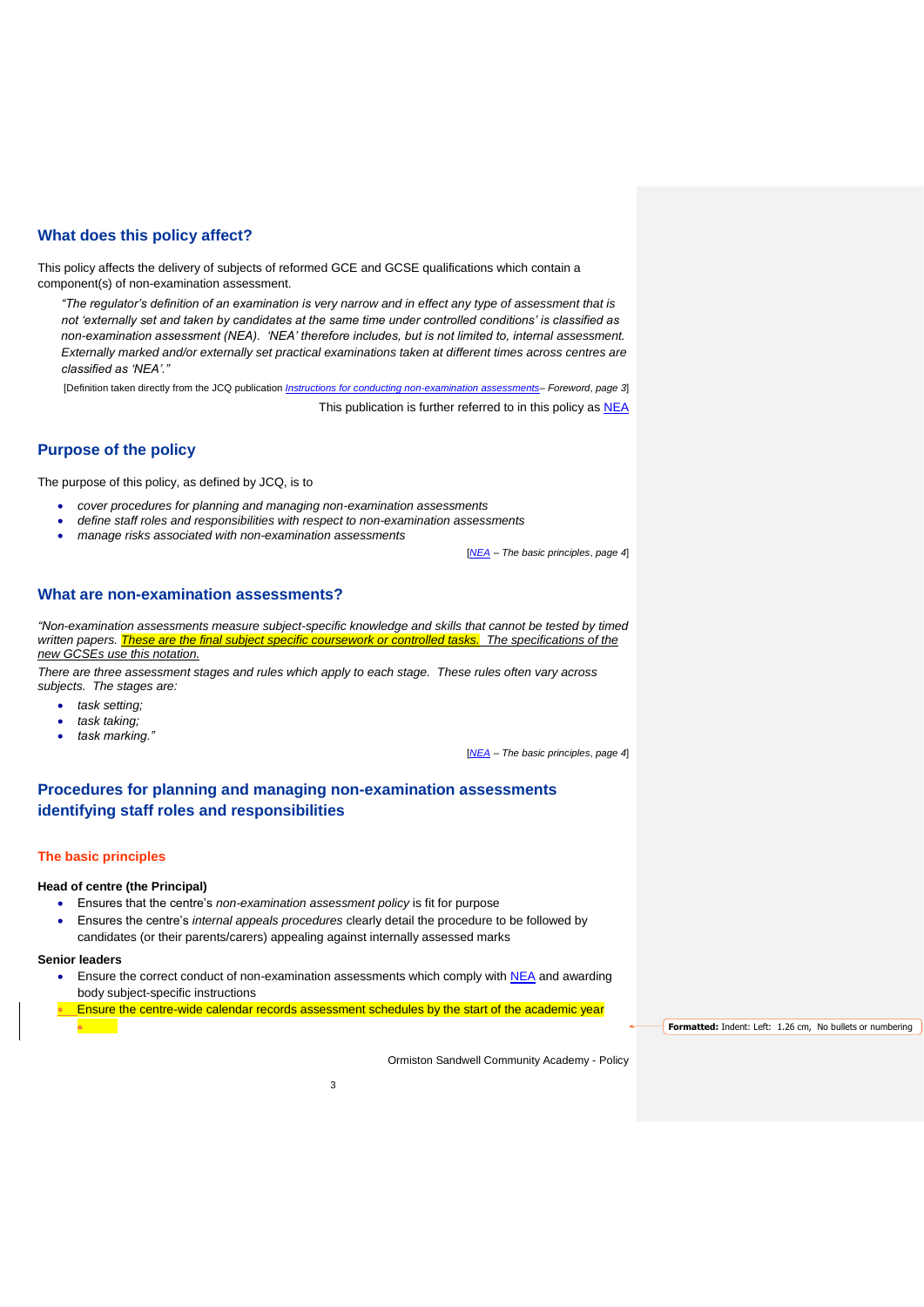#### **Quality assurance (QA) Llead/Lead internal verifier**

- Confirms with curriculum leaders that appropriate awarding body record forms and templates for nonexamination assessments are used by teachers and candidates
- Ensures appropriate procedures are in place to internally standardise/verify the marks awarded by subject teachers in line with awarding body criteria
- Ensures appropriate centre-devised templates are provided to capture/record relevant information given to candidates by subject teachers
- Ensures appropriate centre-devised templates are provided to capture/record relevant information is received and understood by candidates
- Where not provided by the awarding body, ensures a centre-devised template is provided for candidates to keep a detailed record of their own research, planning, resources etc.

#### **Curriculum Leader**

- Ensures subject teachers understand their role and responsibilities within the non-examination assessment process
- Ensures [NEA](http://www.jcq.org.uk/exams-office/non-examination-assessments) and relevant awarding body subject specific instructions are followed in relation to the conduct of non-examination assessments
- Works with the QA lead/Lead internal verifier to ensure appropriate procedures are followed to internally standardise/verify the marks awarded by subject teachers

#### **Subject teacher**

- Understands and complies with the general instructions as detailed in [NEA](http://www.jcq.org.uk/exams-office/non-examination-assessments)
- Where these may also be provided by the awarding body, understands and complies with the awarding body's specification for conducting non-examination assessments, including any subjectspecific instructions, teachers' notes or additional information on the awarding body's website
- Marks internally assessed work to the criteria provided by the awarding body
- Ensures the exams officer is provided with relevant entry codes for subjects (whether the entry for the internally assessed component forms part of the overall entry code or is made as a separate unit entry code) to the internal deadline for entries

#### **Exams officer**

 Carries out tasks where these may be applicable to the role in supporting the administration/management of non-examination assessment

#### <span id="page-3-0"></span>**Task setting**

#### **Subject teacher**

- Selects tasks from a choice provided by the awarding body OR designs tasks where this is permitted by criteria set out within the subject specification
- Makes candidates aware of the criteria used to assess their work

#### <span id="page-3-1"></span>**Issuing of tasks**

#### **Subject teacher**

- Determines when set tasks are issued by the awarding body
- Identifies date(s) when tasks should be taken by candidates
- Accesses set tasks in sufficient time to allow planning, resourcing and teaching and ensures that materials are stored securely at all times
- Ensures requirements for legacy specification tasks and new specification tasks are distinguished between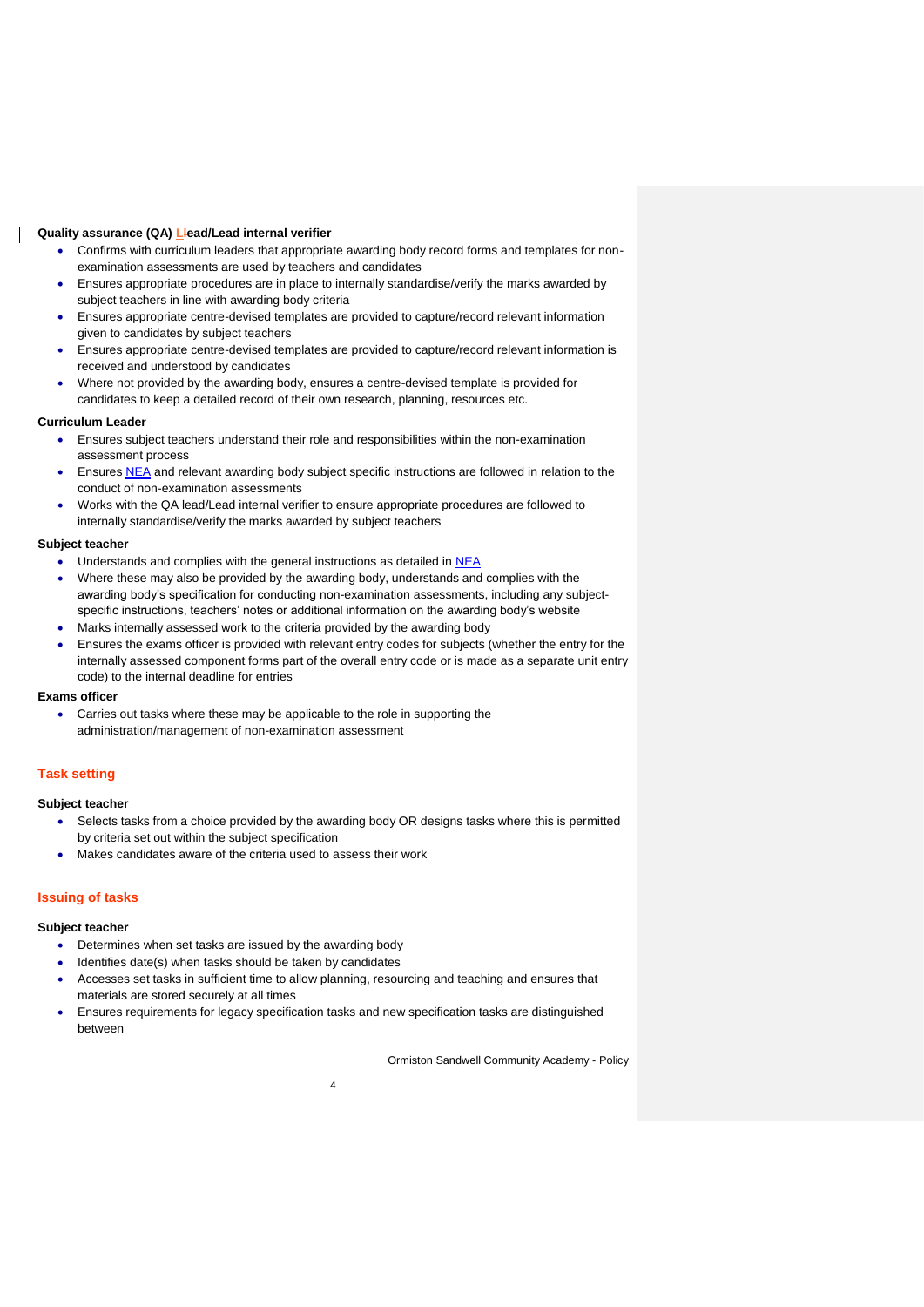## <span id="page-4-0"></span>**Task taking**

#### <span id="page-4-1"></span>**Supervision**

#### **Subject teacher**

- Checks the awarding body's subject-specific requirements ensuring candidates take tasks under the required conditions and supervision arrangements
- Ensures there is sufficient supervision to enable the work of a candidate to be authenticated
- Ensures there is sufficient supervision to ensure the work a candidate submits is their own
- Where candidates may work in groups, keeps a record of each candidate's contribution
- Ensures candidates are aware of the JCQ documents *[Information for candidates -](http://www.jcq.org.uk/exams-office/information-for-candidates-documents) non-examination [assessments](http://www.jcq.org.uk/exams-office/information-for-candidates-documents)* and *[Information for candidates -](http://www.jcq.org.uk/exams-office/information-for-candidates-documents) Social Media*
- Ensures candidates understand and comply with the regulations in relevant JCQ documents *Information for candidates*
- <span id="page-4-2"></span>**Advice and feedback**

#### **Subject teacher**

- As relevant to the subject/component, advises candidates on relevant aspects before candidates begin working on a task
- When reviewing candidates' work, unless prohibited by the specification, provides oral and written advice at a general level to candidates
- Allow candidates to revise and re-draft work after advice has been given at a general level
- Records any assistance given beyond general advice and takes it into account in the marking or submits it to the external examiner – See page 13 of this document for more information.
- Ensures when work has been assessed, candidates are not allowed to amend it

#### <span id="page-4-3"></span>**Resources**

#### **Subject teacher**

- Refers to the awarding body's specification and/or associated documentation to determine if candidates have restricted/unrestricted access to resources when planning and researching their tasks
- Ensures conditions for any formally supervised sessions are known and put in place
- Ensures conditions for any formally supervised sessions are understood and followed by candidates
- Ensures candidates understand that they are not allowed to introduce improved notes or new resources between formally supervised sessions
- Ensures that where appropriate to include references, candidates keep a detailed record of their own research, planning, resources etc.

#### <span id="page-4-4"></span>**Word and time limits**

#### **Subject teacher**

 Refers to the awarding body's specification to determine where word and time limits apply/are mandatory

## <span id="page-4-5"></span>**Collaboration and group work**

#### **Subject teacher**

- Unless stated otherwise in the awarding body's specification, and where appropriate, allows candidates to collaborate when carrying out research and preparatory work
- Ensures that it is possible to attribute assessable outcomes to individual candidates
- Ensures that where an assignment requires written work to be produced, each candidate writes up their own account of the assignment
- Assesses the work of each candidate individually

Ormiston Sandwell Community Academy - Policy

**Formatted:** Not Highlight **Formatted:** Not Highlight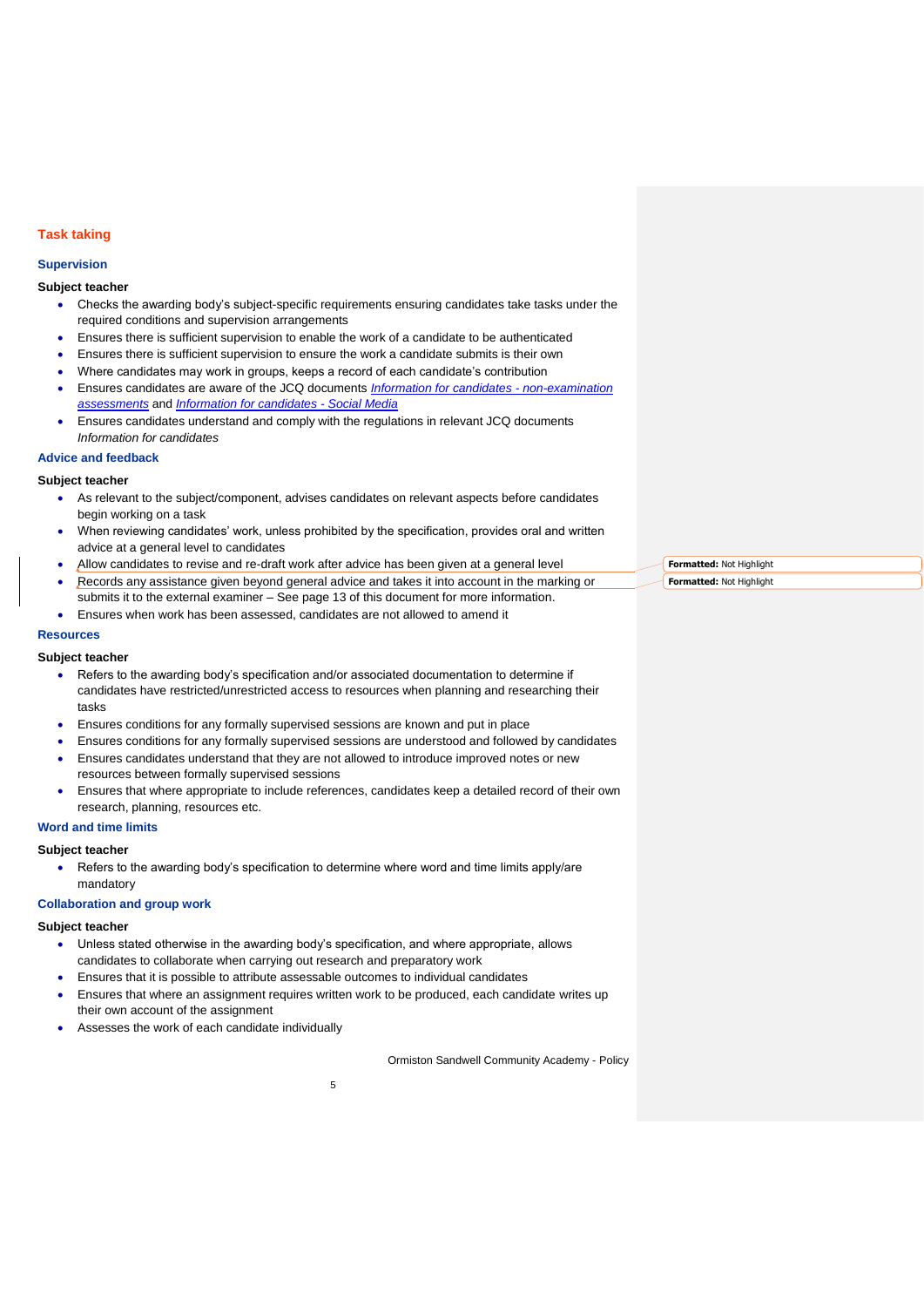#### <span id="page-5-0"></span>**Authentication procedures**

#### **Subject teacher**

- Where required by the awarding body's specification
	- ensures candidates sign a declaration form confirming the work they submit for final assessment is their own unaided work
	- signs the teacher declaration of authentication confirming the requirements have been met
- Keeps signed candidate declarations on file until the deadline for enquiries about results has passed or until any appeal, malpractice or other results enquiry has been completed, whichever is later
- Provides signed candidate declarations where these may be requested by a JCQ Centre Inspector Where there may be doubt about the authenticity of the work of a candidate or if malpractice is suspected, follows the authentication procedures and malpractice information i[n NEA](http://www.jcq.org.uk/exams-office/non-examination-assessments) and informs the exams officer

#### <span id="page-5-1"></span>**Presentation of work**

#### **Subject teacher**

- $\bullet$  Instructs candidates to present work as detailed in [NEA](http://www.jcq.org.uk/exams-office/non-examination-assessments) unless the awarding body's specification gives different subject-specific instructions
- Instructs candidates to add their candidate number, centre number and the component code of the assessment as a header/footer on each page of their work

## <span id="page-5-2"></span>**Keeping materials secure**

#### **Subject teacher**

- When work is being undertaken by candidates under formal supervision, ensures work is securely stored between sessions (if more than one session)
- When work is submitted by candidates for final assessment, ensures work is securely stored
- Follows secure storage instructions as defined in [NEA](http://www.jcq.org.uk/exams-office/non-examination-assessments) 4.8
- Takes sensible precautions when work is taken home for marking
- Stores internally assessed work, including the sample returned after awarding body moderation, securely until the closing date for enquiries about results or until the outcome of an enquiry or any subsequent appeal has been conveyed to the centre
- Reminds candidates of the need to keep their own work secure at all times and not share completed or partially completed work on-line, on social media or through any other means
- Liaises with the Network Manager to ensure that appropriate arrangements are in place to restrict access between sessions to candidates' work where work is stored electronically

#### **Network Manager**

 Ensures appropriate arrangements are in place to restrict access between sessions to candidates' work where work is stored electronically

#### <span id="page-5-3"></span>**Task marking – externally assessed components**

#### <span id="page-5-4"></span>**Conduct of externally assessed work**

#### **Subject teacher**

- Liaises with the exams officer regarding arrangements for the conduct of any externally assessed non-examination component of a specification
- Liaises with the Visiting Examiner where this may be applicable to any externally assessed component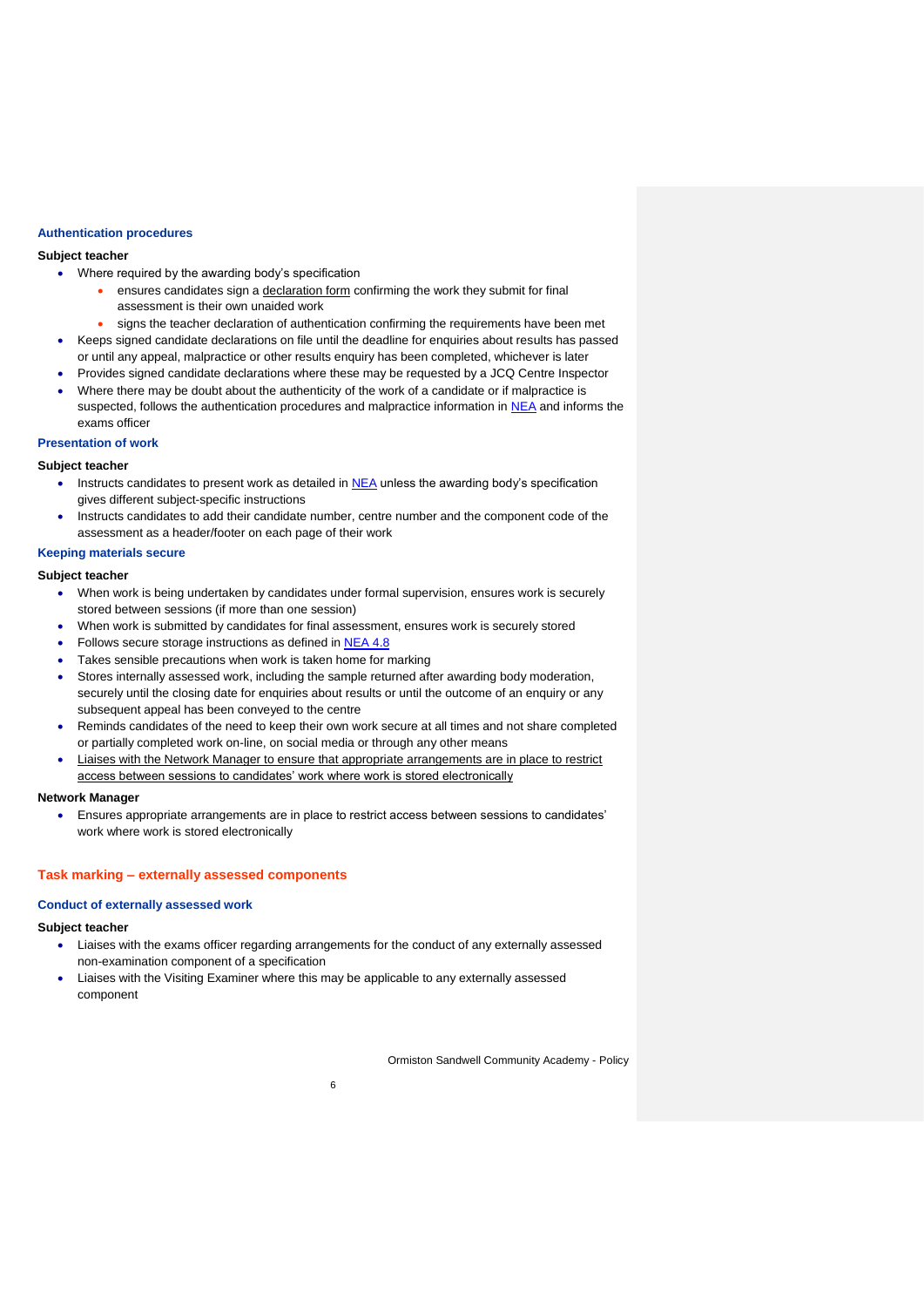#### **Exams officer**

- Arranges timetabling, rooming and invigilation where this is applicable to any externally assessed non-examination component of a specification
- Conducts the externally assessed component within the window specified by the awarding body
- Conducts the externally assessed component according to the JCQ publication *Instructions for conducting examinations*

#### <span id="page-6-0"></span>**Submission of work**

#### **Subject teacher**

• Provides the attendance register to a Visiting Examiner

#### **Exams officer**

- Provides the attendance register to the subject teacher where the component may be assessed by a Visiting Examiner
- Ensures the awarding body's attendance register for any externally assessed component is completed correctly to show candidates who are present and any who may be absent
- Where candidates' work must be despatched to an awarding body's examiner, ensures the completed attendance register accompanies the work
- Keeps a copy of the attendance register until after the deadline for enquiries about results for the exam series
- Packages the work as required by the awarding body and attaches the examiner address label
- Despatches the work to the awarding body's instructions by the required deadline

#### <span id="page-6-1"></span>**Task marking – internally assessed components**

#### <span id="page-6-2"></span>**Marking and annotation**

#### **Subject teacher**

- Marks candidates' work in accordance with the marking criteria provided by the awarding body
- Annotates candidates' work as required to facilitate internal standardisation of marking and enable external moderation to check that marking is in line with the assessment criteria
- Informs candidates of their marks which could be subject to change by the awarding body moderation process
- Ensures candidates are informed in a timely manner to enable an internal appeal to be submitted by a candidate and the outcome known before final marks are submitted to the awarding body

#### <span id="page-6-3"></span>**Internal standardisation**

#### **Curriculum Leader**

 Ensures that internal standardisation of marks across assessors and teaching groups takes place as required and to sequence

#### **Subject teacher**

- Indicates on work (or cover sheet) the date of marking
- Marks to common standards

#### <span id="page-6-4"></span>**Submission of marks and work for moderation**

#### **Curriculum Leaders**

- Inputs and submits marks online via the awarding body secure extranet site, keeping a record of the marks awarded to the external deadline/Provides marks to the exams officer to the internal deadline
- Where responsible for marks input, ensures checks are made that marks for any additional candidates are submitted and ensures mark input is checked before submission to avoid transcription errors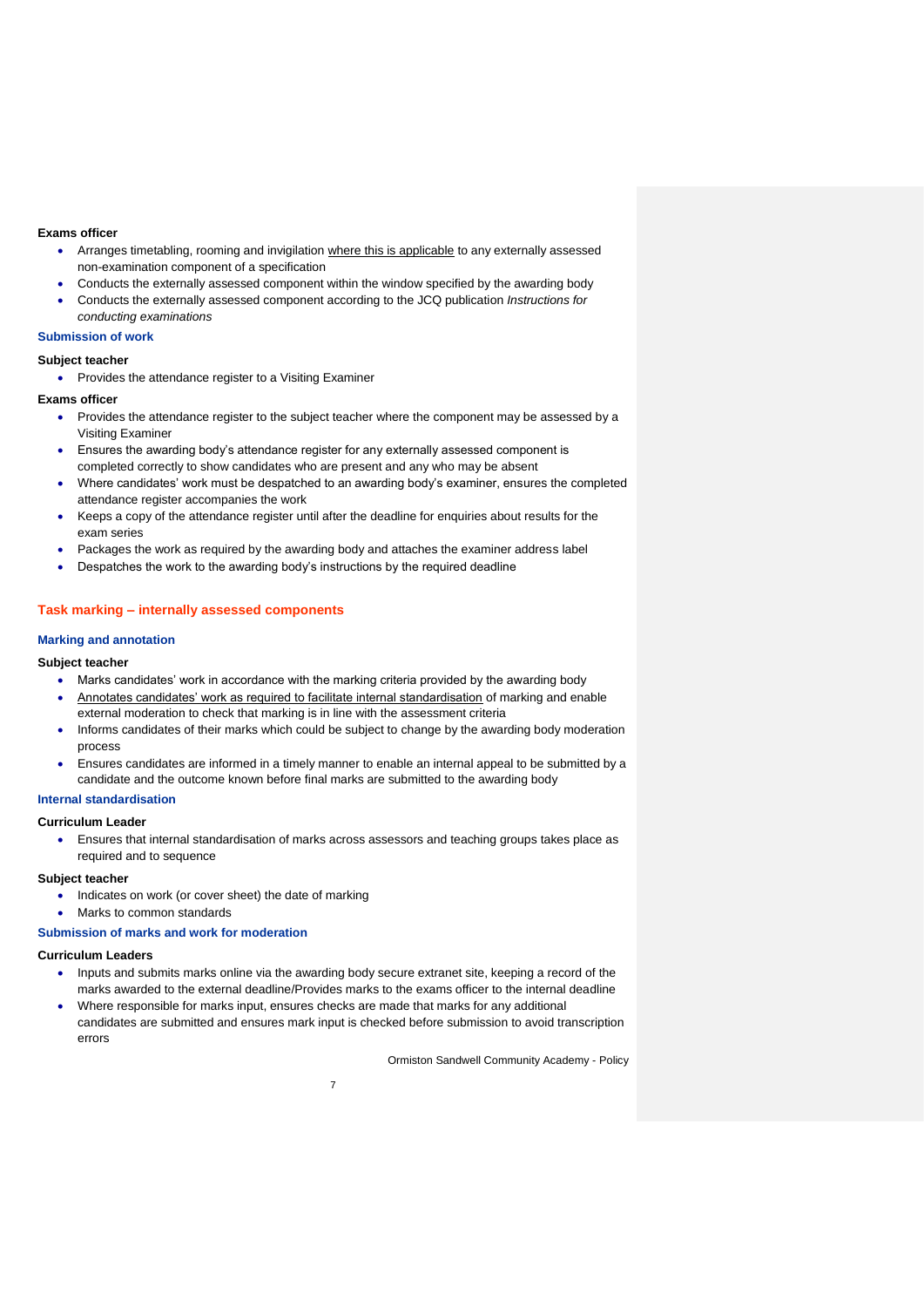- Submits the requested samples of candidates' work to the awarding body moderator by the external deadline, keeping a record of the work submitted/Provides the moderation sample to the exams officer to the internal deadline
- Ensures the moderator is provided with authentication of candidates' work, confirmation that internal standardisation has been undertaken and any other subject-specific information where this may be required

#### **Exams officer**

- Confirms with curriculum leader that marks have been submitted to the awarding body deadline
- Confirms with curriculum leader that the moderation sample has been submitted to the awarding body by the awarding body deadline
- Ensures that for postal moderation
	- work is dispatched in packaging provided by the awarding body
	- moderator label(s) provided by the awarding body are affixed to the packaging
	- proof of dispatch is obtained and kept on file until the successful issue of final results
- Through the curriculum leader, ensures the moderator is provided with authentication of candidates' work, confirmation that internal standardisation has been undertaken and any other subject-specific information where this may be required

#### <span id="page-7-0"></span>**Storage and retention of work after submission of marks**

#### **Curriculum Leader**

 Ensure procedures for the storage and retention of work within their department is compliant, consistent and regularly reviewed.

#### **Subject teacher**

- Keeps a record of names and candidate numbers for candidates whose work was included in the moderation sample
- Retains all marked candidates' work (including any sample returned after moderation) under secure conditions until after the deadline for enquiries about results
- Takes steps to protect any work stored electronically from corruption and has a back-up procedure in place
- Retains evidence of work where retention may be a problem (for example, photos of artefacts etc.)

#### **Exams officer**

 Ensures any sample returned after moderation is logged and returned to the subject teacher for secure storage and required retention

#### <span id="page-7-1"></span>**External moderation - feedback**

#### **Curriculum Leader**

 Checks moderator reports and ensures that any remedial action, if necessary, is undertaken before the next examination series

#### **Exams officer**

- Accesses or signposts moderator reports to relevant staff
- Takes remedial action, if necessary, where feedback may relate to centre administration

#### <span id="page-7-2"></span>**Access arrangements**

#### **Curriculum Leader**

 Works with the SENCo to ensure any access arrangements for eligible candidates are applied to assessments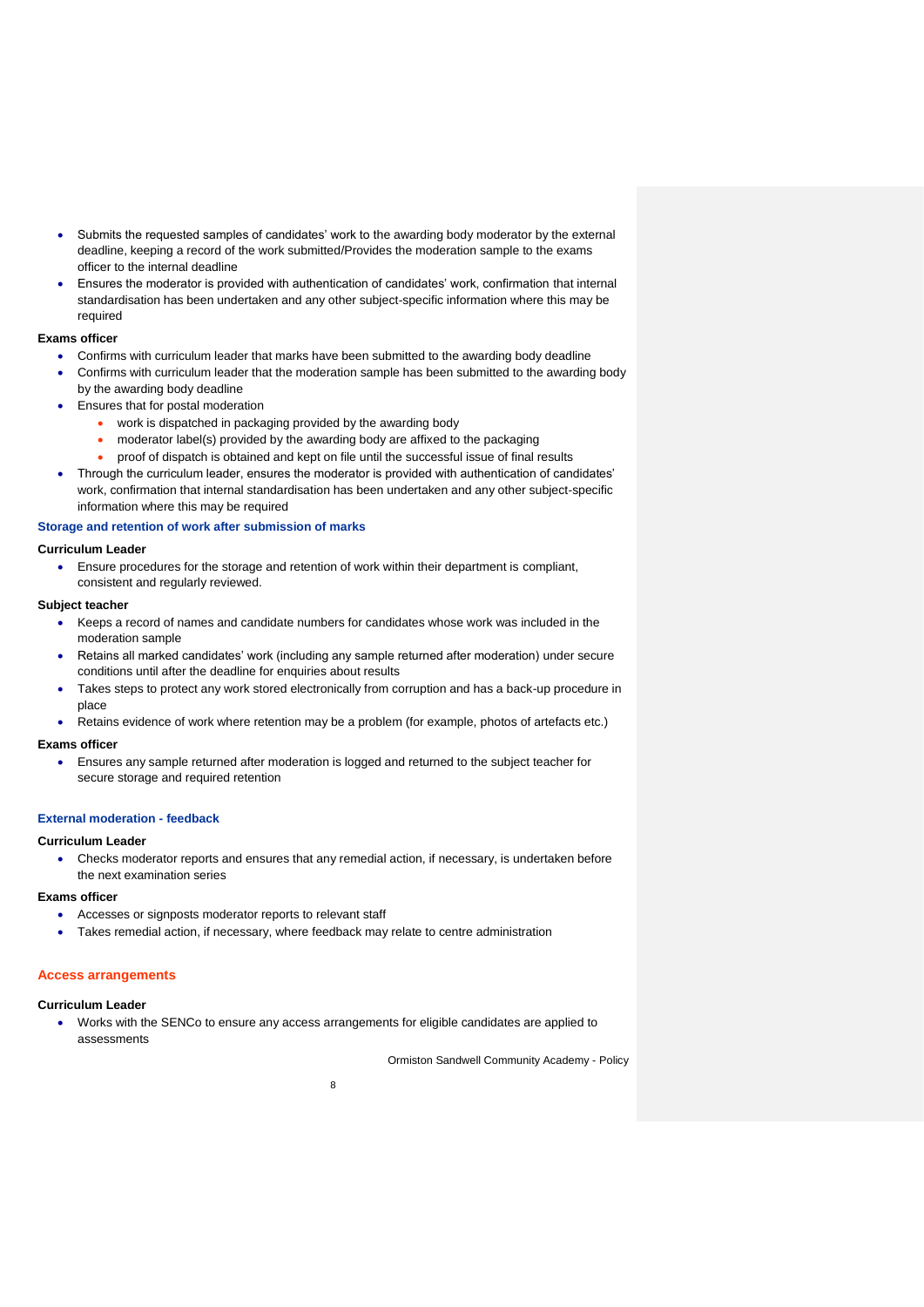#### **Special educational needs coordinator (SENCo)**

- Follows the regulations and guidance in the JCQ publication *[Access Arrangements and Reasonable](http://www.jcq.org.uk/exams-office/access-arrangements-and-special-consideration)  [Adjustments](http://www.jcq.org.uk/exams-office/access-arrangements-and-special-consideration)*
- Where arrangements do not undermine the integrity of the qualification and is the candidate's normal way of working, will ensure access arrangements are in place and awarding body approval, where required, has been obtained prior to assessments taking place
- Makes subject teachers aware of any access arrangements for eligible candidates which need to be applied to assessments
- Works with subject teachers to ensure requirements for access arrangement candidates requiring the support of a facilitator in assessments are met
- Ensures that staff acting as an access arrangement facilitator are fully trained in their role

#### <span id="page-8-0"></span>**Special consideration**

#### **Curriculum Leader**

- Understands that a candidate may be eligible for special consideration in assessments in certain situations where a candidate
	- is absent
	- produces a reduced quantity of work
	- work has been lost
	- Liaises with the exams officer when special consideration may need to be applied for a candidate taking assessments

### **Exams officer**

- Provides advice and guidance to curriculum leaders regarding special consideration upon request.
- Where a candidate is eligible, submits an application for special consideration via the awarding body's secure extranet site to the prescribed timescale
- Where an application for special consideration via the awarding body's secure extranet site is not applicable, submits the required form to the awarding body to the prescribed timescale
- Keeps required evidence on file to support the application

#### <span id="page-8-1"></span>**Malpractice**

#### **Head of Centre (Principal)**

- Understands the responsibility to report to the relevant awarding body any suspected cases of malpractice involving candidates, teachers, invigilators or other administrative staff
- Is familiar with the JCQ publication *[Suspected Malpractice in Examinations and Assessments:](http://www.jcq.org.uk/exams-office/malpractice)  [Policies and Procedures](http://www.jcq.org.uk/exams-office/malpractice)*

#### **Curriculum Leader**

- Is aware of the JCQ *Notice to Centres - [Teachers sharing assessment material and candidates' work](http://www.jcq.org.uk/exams-office/non-examination-assessments)*
- Ensures candidates understand the JCQ document *[Information for candidates -](http://www.jcq.org.uk/exams-office/information-for-candidates-documents) non-examination [assessments](http://www.jcq.org.uk/exams-office/information-for-candidates-documents)*
- Ensures candidates understand the JCQ document *[Information for candidates -](http://www.jcq.org.uk/exams-office/information-for-candidates-documents) Social Media*

#### **Exams officer**

- Signposts the JCQ publication *[Suspected Malpractice in Examinations and Assessments: Policies](http://www.jcq.org.uk/exams-office/malpractice)  [and Procedures](http://www.jcq.org.uk/exams-office/malpractice)* to the head of centre
- Signposts the JCQ *Notice to Centres - [Teachers sharing assessment material and candidates' work](http://www.jcq.org.uk/exams-office/non-examination-assessments)*  to subject heads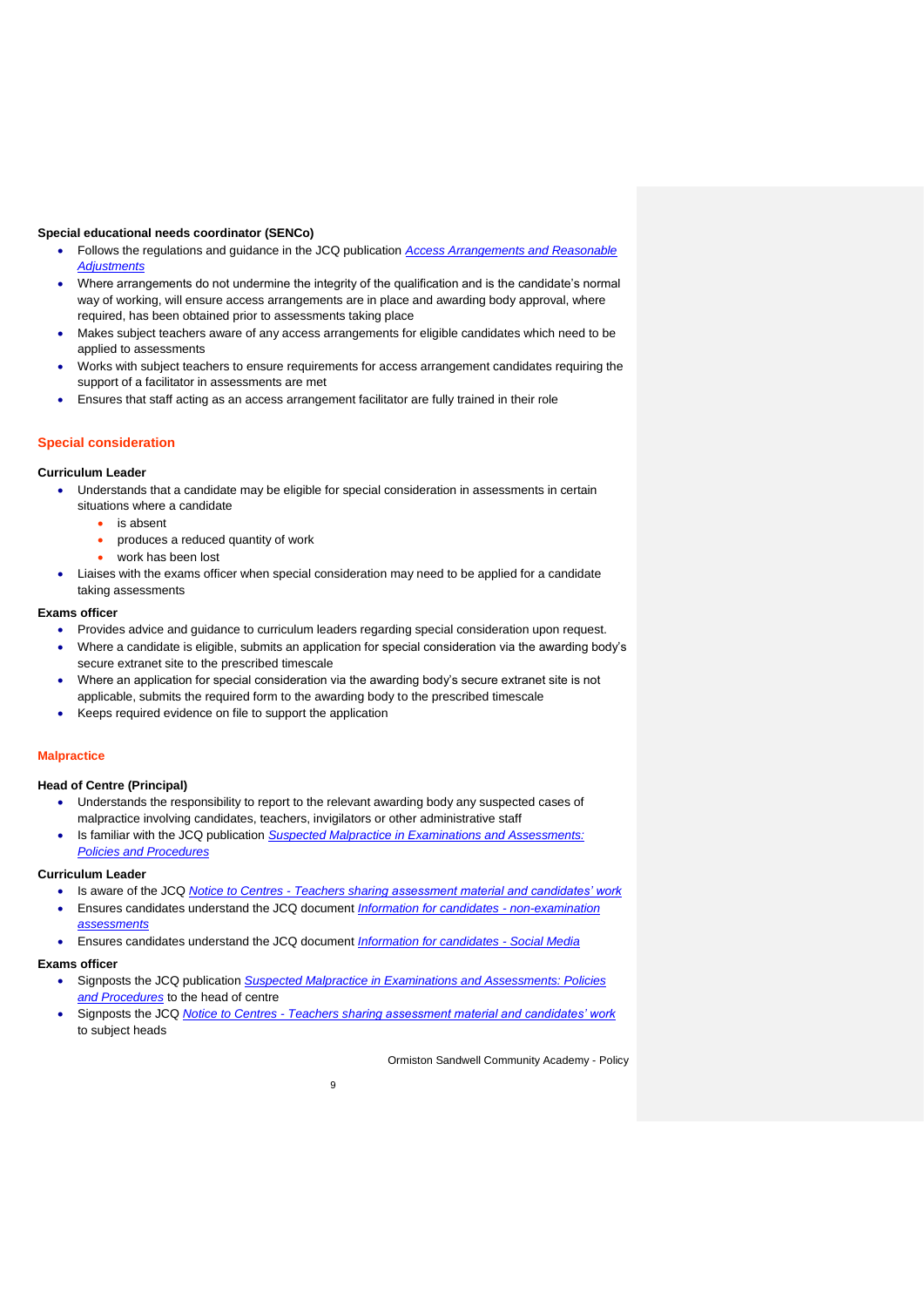- Signposts candidates to the relevant JCQ information for candidates documents
- Where required, supports the head of centre in investigating and reporting incidents of suspected malpractice

#### <span id="page-9-0"></span>**Enquiries about results**

#### **Head of Centre (Principal)**

 Ensures the centre's *internal appeals procedures* clearly detail the procedure to be followed by candidates (or their parents/carers) appealing against a centre decision not to support an enquiry about results request or not supporting an appeal following the outcome of an enquiry about results

#### **Subject Leader**

• Provides relevant support to subject teachers making decisions about enquiries about results

#### **Subject teacher**

- Provides advice and guidance to candidates on their results and the post-results services available
- Provides the exams officer with the original sample or relevant sample of candidates' work that may be required for an enquiry about results to the internal deadline
	- Supports the exams officer in collecting candidate consent where required

#### **Exams officer**

- Is aware of the individual post-results services available for externally assessed and internally assessed components of non-examination assessments as detailed in the JCQ publication *[Post](http://www.jcq.org.uk/exams-office/post-results-services)  [Results Services, Information and guidance for centres](http://www.jcq.org.uk/exams-office/post-results-services)*
- Provides/signposts relevant centre staff and candidates to post-results services information
- Ensures any requests for post-results services that are available to non-examination assessments are submitted online via the awarding body secure extranet site to deadline
- Collects candidate consent where required

## <span id="page-9-1"></span>**Spoken Language Endorsement for GCSE English Language specifications designed for use in England**

#### **Head of Centre (Principal)**

 Provides a signed declaration as part of the National Centre Number Register Annual Update, that all reasonable steps have been or will be taken to ensure that all candidates at the centre have had, or will have, the opportunity to undertake the Spoken Language endorsement

#### **Curriculum Leader**

Ensures the appropriate arrangements are in place for internal standardisation of assessments

#### **Curriculum Leader**

- Confirms understanding of the *Spoken Language Endorsement for GCSE English Language specifications designed for use in England*
- Ensures the required task setting and task taking instructions are followed by subject teachers
- Ensures subject teachers assess candidates, either live or from recordings, using the common assessment criteria
- Ensures for monitoring purposes, audio-visual recordings of the presentations of a sample of candidates are provided

#### **Subject teacher**

- Ensures all the requirements in relation to the endorsement are known and understood
- Follows the required task setting and task taking instructions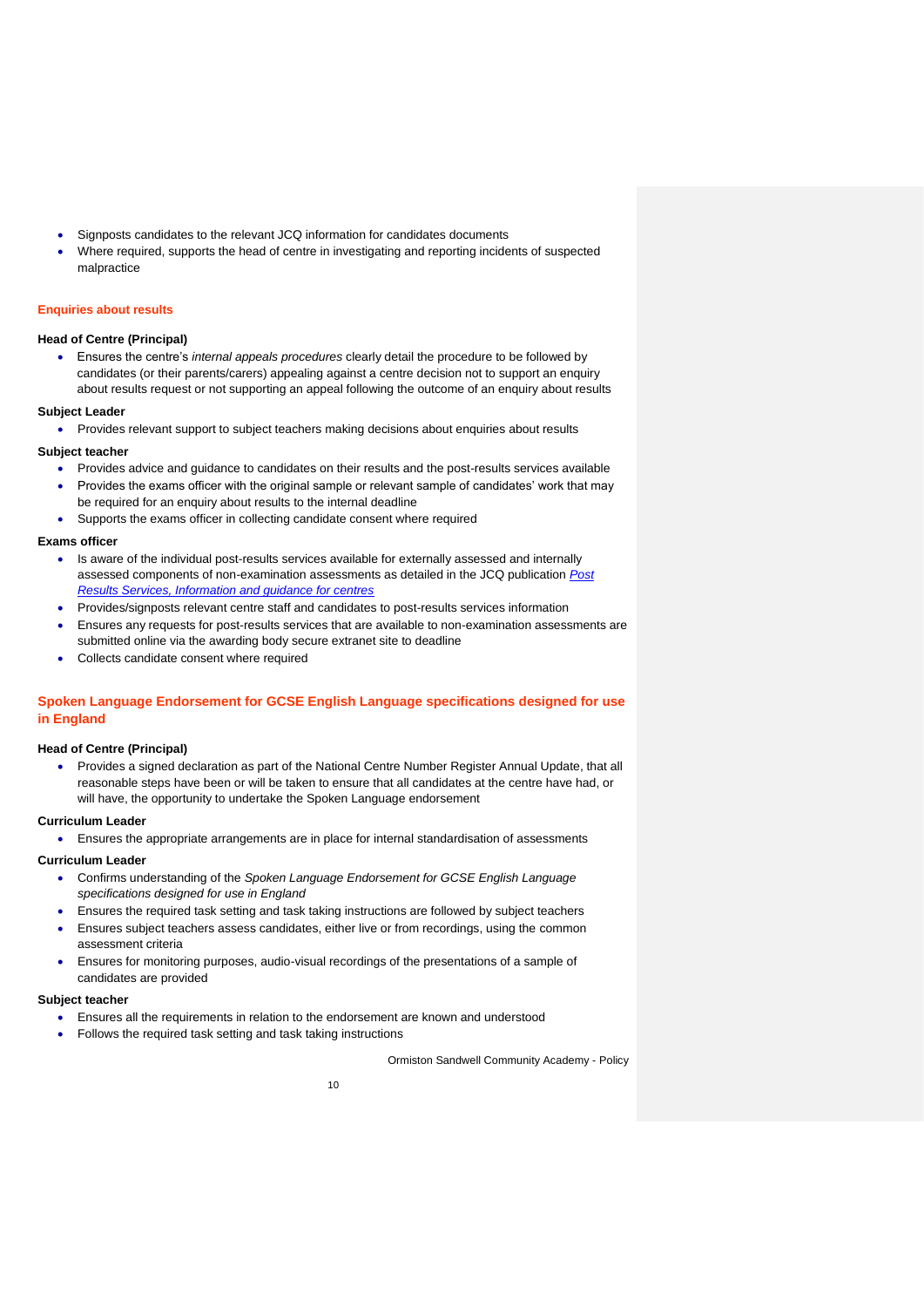- Assesses candidates, either live or from recordings, using the common assessment criteria
- Provides audio-visual recordings of the presentations of a sample of candidates for monitoring purposes
- Follows the awarding body's instructions for the submission of grades (*Pass, Merit, Distinction* or *Not Classified*) and the storage and submission of recordings

#### **Exams officer**

• Follows the awarding body's instructions for the submission of grades and the storage and submission of recordings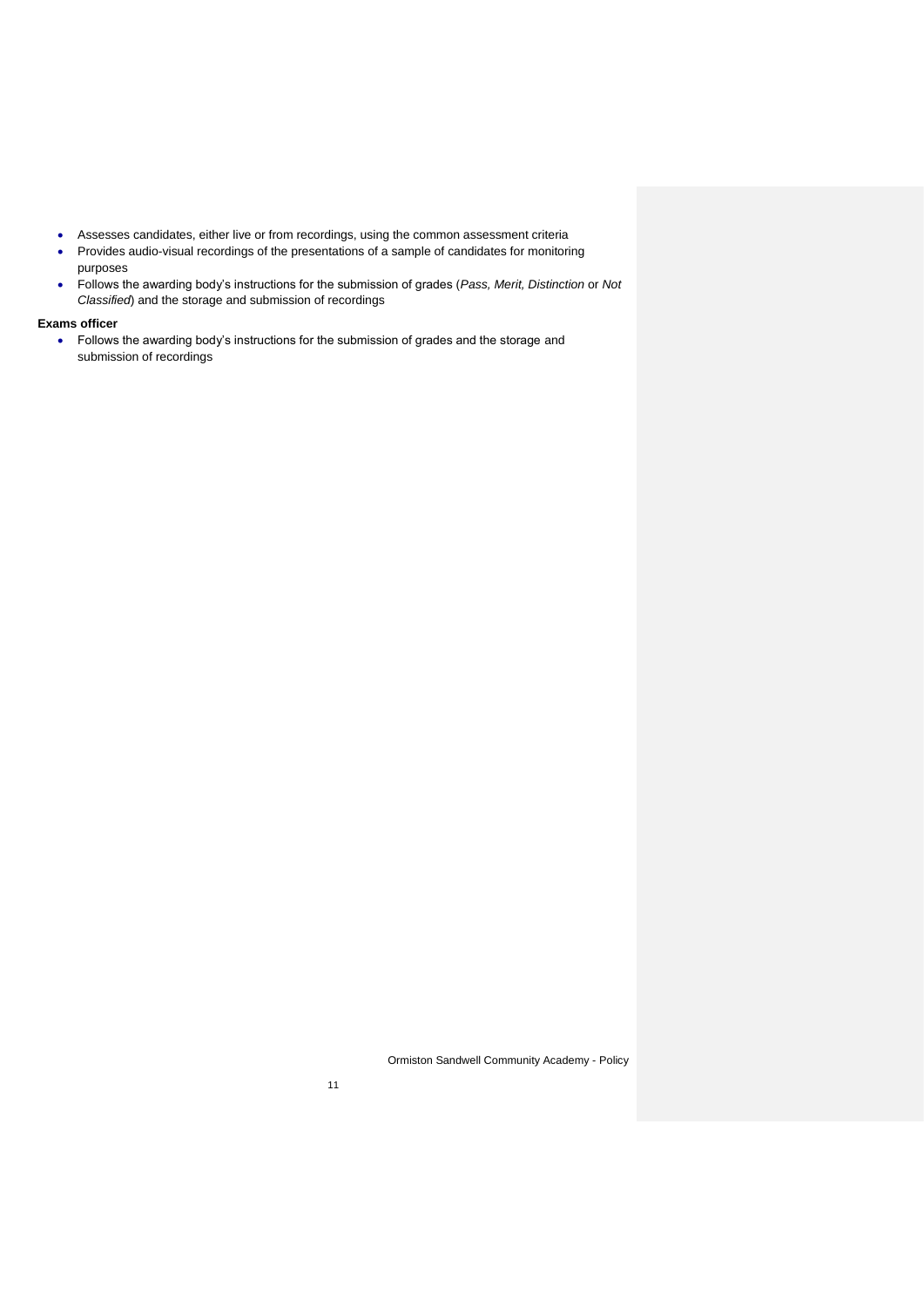## <span id="page-11-0"></span>**Management of issues and potential risks associated with non-examination assessments**

| <b>Issue/Risk</b>                                                                                                                    | Centre actions to manage issue/mitigate risk                                                                                                                                                                                                                                                                                                           | <b>Action by</b>                                         |
|--------------------------------------------------------------------------------------------------------------------------------------|--------------------------------------------------------------------------------------------------------------------------------------------------------------------------------------------------------------------------------------------------------------------------------------------------------------------------------------------------------|----------------------------------------------------------|
| <b>Task setting</b>                                                                                                                  |                                                                                                                                                                                                                                                                                                                                                        |                                                          |
| Awarding body set task: IT<br>failure/corruption of task details<br>where set task details accessed<br>from the awarding body online | Awarding body key date for accessing/downloading set task noted<br>prior to start of course<br>IT systems checked prior to key date<br>Alternative IT system used to gain access<br>Awarding body contacted to request direct email of task details                                                                                                    | Examination<br>Officer &<br><b>Network</b><br>manager    |
| Centre set task: Subject teacher<br>fails to meet the assessment<br>criteria as detailed in the<br>specification                     | Ensures that subject teachers access awarding body training<br>information, practice materials etc.<br>Records confirmation that subject teachers understand the task<br>setting arrangements as defined in the awarding body's<br>specification<br>Samples assessment criteria in the centre set task                                                 | Curriculum<br>Lead & Head of<br>Centre                   |
| Candidates do not understand<br>the marking criteria and what<br>they need to do to gain credit                                      | A simplified version of the awarding body's marking criteria<br>described in the specification that is not specific to the work of an<br>individual candidate or group of candidates is produced for<br>candidates<br>Records confirm all candidates understand the marking criteria<br>Candidates confirm/record they understand the marking criteria | <b>Curriculum</b><br>Lead                                |
| Subject teacher long term<br>absence during the task setting<br>stage                                                                | See centre's exam contingency plan - Teaching staff extended<br>absence at key points in the exam cycle                                                                                                                                                                                                                                                | Head of<br>Centre&<br>Examination<br>Officer             |
| <b>Issuing of tasks</b>                                                                                                              |                                                                                                                                                                                                                                                                                                                                                        |                                                          |
| Task for legacy specification<br>given to candidates undertaking<br>new specification                                                | Ensures subject teachers take care to distinguish between<br>requirements/tasks for legacy specifications and<br>requirements/tasks for new specifications<br>Awarding body guidance sought where this issue remains<br>unresolved                                                                                                                     | Curriculum<br>Lead &<br>Examination<br>Officer           |
| Awarding body set task not<br>issued to candidates on time                                                                           | Awarding body key date for accessing set task as detailed in the<br>specification noted prior to start of course<br>Course information issued to candidates contains details when set<br>task will be issued and needs to be completed by<br>Set task accessed well in advance to allow time for planning,<br>resourcing and teaching                  | Curriculum<br>A heal<br>Examination<br>Officer           |
| The wrong task is given to<br>candidates                                                                                             | Ensures course planning and information taken from the awarding<br>body's specification confirms the correct task will be issued to<br>candidates<br>Awarding body guidance sought where this issue remains<br>unresolved                                                                                                                              | Curriculum<br>Lead &<br>Examination<br>Officer           |
| Subject teacher long term<br>absence during the issuing of<br>tasks stage                                                            | See centre's exam contingency plan - Teaching staff extended<br>absence at key points in the exam cycle                                                                                                                                                                                                                                                | <b>Curriculum</b><br>Lead $\&$<br>Examination<br>Officer |
| <b>Task taking</b>                                                                                                                   |                                                                                                                                                                                                                                                                                                                                                        |                                                          |
| <b>Supervision</b>                                                                                                                   |                                                                                                                                                                                                                                                                                                                                                        |                                                          |
| Planned assessments clash with<br>other centre or candidate<br>activities                                                            | Assessment plan identified for the start of the course<br>Assessment dates/periods included in centre wide calendar                                                                                                                                                                                                                                    | N/A                                                      |
| Rooms or facilities inadequate<br>for candidates to take tasks<br>under appropriate supervision                                      | Timetabling organised to allocate appropriate rooms and IT<br>facilities for the start of the course                                                                                                                                                                                                                                                   | Head of<br>Centre&                                       |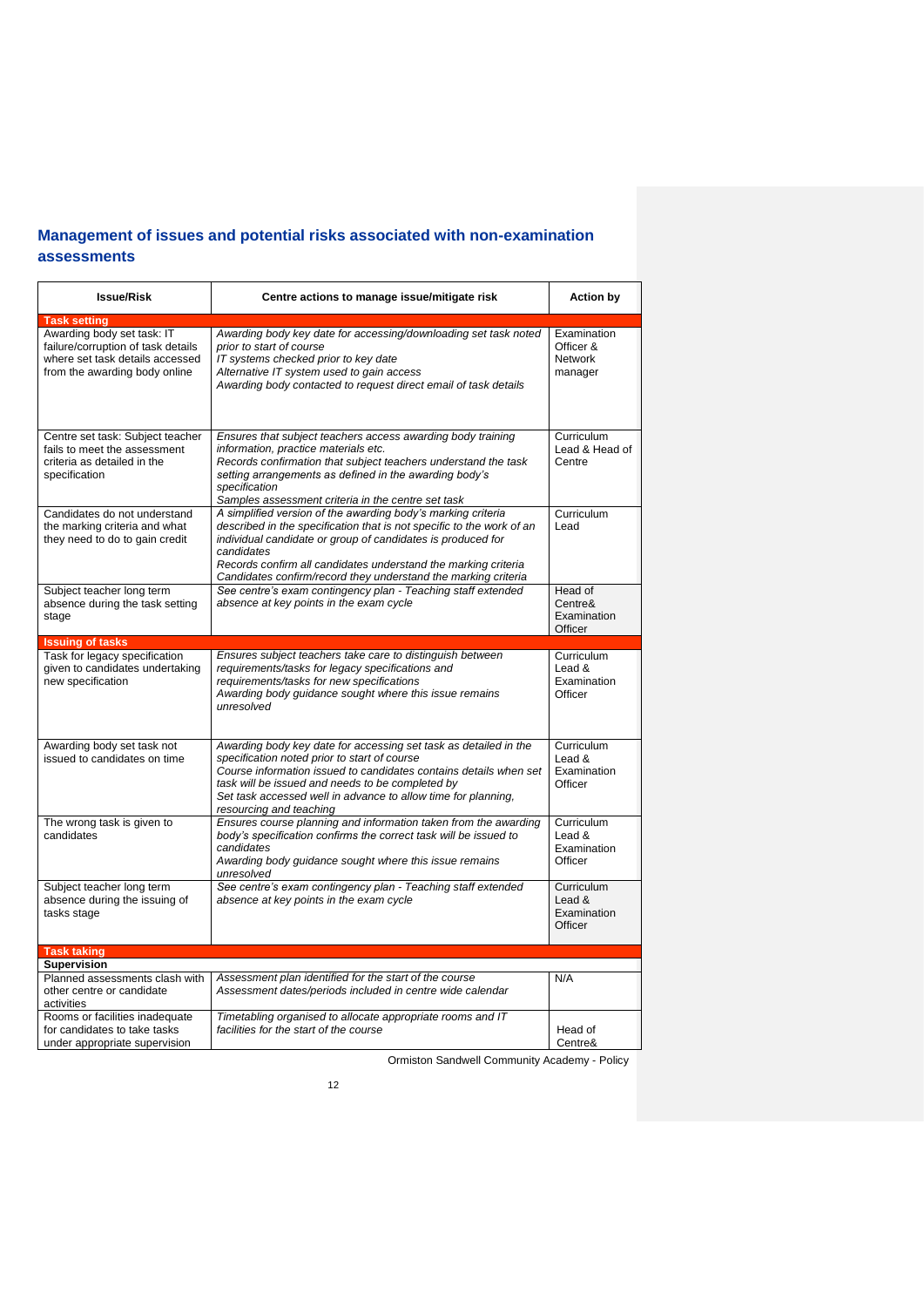|                                                                                                                                                                     | Staggered sessions arranged where IT facilities insufficient for<br>number of candidates<br>Whole cohort to undertake written task in large exam venue at the<br>same time (exam conditions do not apply)                                                                                                                                                                                                                                                                                                                                                                      | Examination<br>Officer & Senior<br>Leader                                         |
|---------------------------------------------------------------------------------------------------------------------------------------------------------------------|--------------------------------------------------------------------------------------------------------------------------------------------------------------------------------------------------------------------------------------------------------------------------------------------------------------------------------------------------------------------------------------------------------------------------------------------------------------------------------------------------------------------------------------------------------------------------------|-----------------------------------------------------------------------------------|
| Insufficient supervision of<br>candidates to enable work to be<br>authenticated                                                                                     | Confirm subject teachers are aware of and follow the current JCQ<br>publication Instructions for conducting non-examination<br>assessments and any other specific instructions detailed in the<br>awarding body's specification in relation to the supervision of<br>candidates<br>Confirm subject teachers understand their role and responsibilities<br>as detailed in the centre's non-examination assessment policy                                                                                                                                                        | Head of<br>Centre&<br>Examination<br>Officer & Senior<br>Leader                   |
| A candidate is suspected of<br>malpractice prior to submitting<br>their work for assessment                                                                         | Instructions and processes in the current JCQ publication<br>Instructions for conducting non-examination assessments<br>(chapter 9 Malpractice) are followed<br>An internal investigation and where appropriate internal<br>disciplinary procedures are followed                                                                                                                                                                                                                                                                                                               | Head of<br>Centre&<br>Examination<br>Officer                                      |
| Access arrangements were not<br>put in place for an assessment<br>where a candidate is approved<br>for arrangements                                                 | Relevant staff are signposted to the JCQ publication A guide to<br>the special consideration process (chapter 2), to determine the<br>process to be followed to apply for special consideration for the<br>candidate                                                                                                                                                                                                                                                                                                                                                           | Head of<br>Centre&<br>Examination<br>Officer & Senior<br>Leader &<br><b>SENCo</b> |
| <b>Advice and feedback</b>                                                                                                                                          |                                                                                                                                                                                                                                                                                                                                                                                                                                                                                                                                                                                |                                                                                   |
| Candidate claims appropriate<br>advice and feedback not given<br>by subject teacher prior to<br>starting on their work                                              | Ensures a centre-wide process is in place for subject teachers to<br>record all information provided to candidates before work begins<br>as part of the centre's quality assurance procedures<br>Reqular monitoring of subject teacher completed records and<br>sign-off to confirm monitoring activity<br>Full records kept detailing all information and advice given to<br>candidates prior to starting on their work as appropriate to the<br>subject and component<br>Candidate confirms/records advice and feedback given prior to<br>starting on their work             | Head of Centre<br>& Examination<br>Officer &<br>Curriculum<br>Lead                |
| Candidate claims no advice and<br>feedback given by subject<br>teacher during the task-taking<br>stage                                                              | Ensures a centre-wide process is in place for subject teachers to<br>record all advice and feedback provided to candidates during the<br>task-taking stage as part of the centre's quality assurance<br>procedures<br>Regular monitoring of subject teacher completed records and<br>sign-off to confirm monitoring activity<br>Full records kept detailing all advice and feedback given to<br>candidates during the task-taking stage as appropriate to the<br>subject and component<br>Candidate confirms/records advice and feedback given during the<br>task-taking stage | <b>Head of Centre</b><br>& Examination<br>Officer &<br>Curriculum<br>Lead         |
| A third party claims that<br>assistance was given to<br>candidates by the subject<br>teacher over and above that<br>allowed in the regulations and<br>specification | An investigation is conducted; candidates and subject teacher are<br>interviewed and statements recorded where relevant<br>Records as detailed above are provided to confirm all assistance<br>given<br>Where appropriate, a suspected malpractice report is submitted to<br>the awarding body                                                                                                                                                                                                                                                                                 | <b>Head of Centre</b><br>& Examination<br>Officer &<br>Curriculum<br>Lead         |
| Candidate does not reference<br>information from published<br>source                                                                                                | Candidate is advised at a general level to reference information<br>before work is submitted for formal assessment<br>Candidate is again referred to the JCQ document Information for<br>candidates: non-examination assessments<br>Candidate's detailed record of his/her own research, planning,<br>resources etc. is regularly checked to ensure continued<br>completion                                                                                                                                                                                                    | Curriculum<br>Leader &<br>Subject teacher                                         |
| Candidate does not set out<br>references as required                                                                                                                | Candidate is advised at a general level to review and re-draft the<br>set out of references before work is submitted for formal<br>assessment                                                                                                                                                                                                                                                                                                                                                                                                                                  | Curriculum<br>Leader &<br>Subject teacher                                         |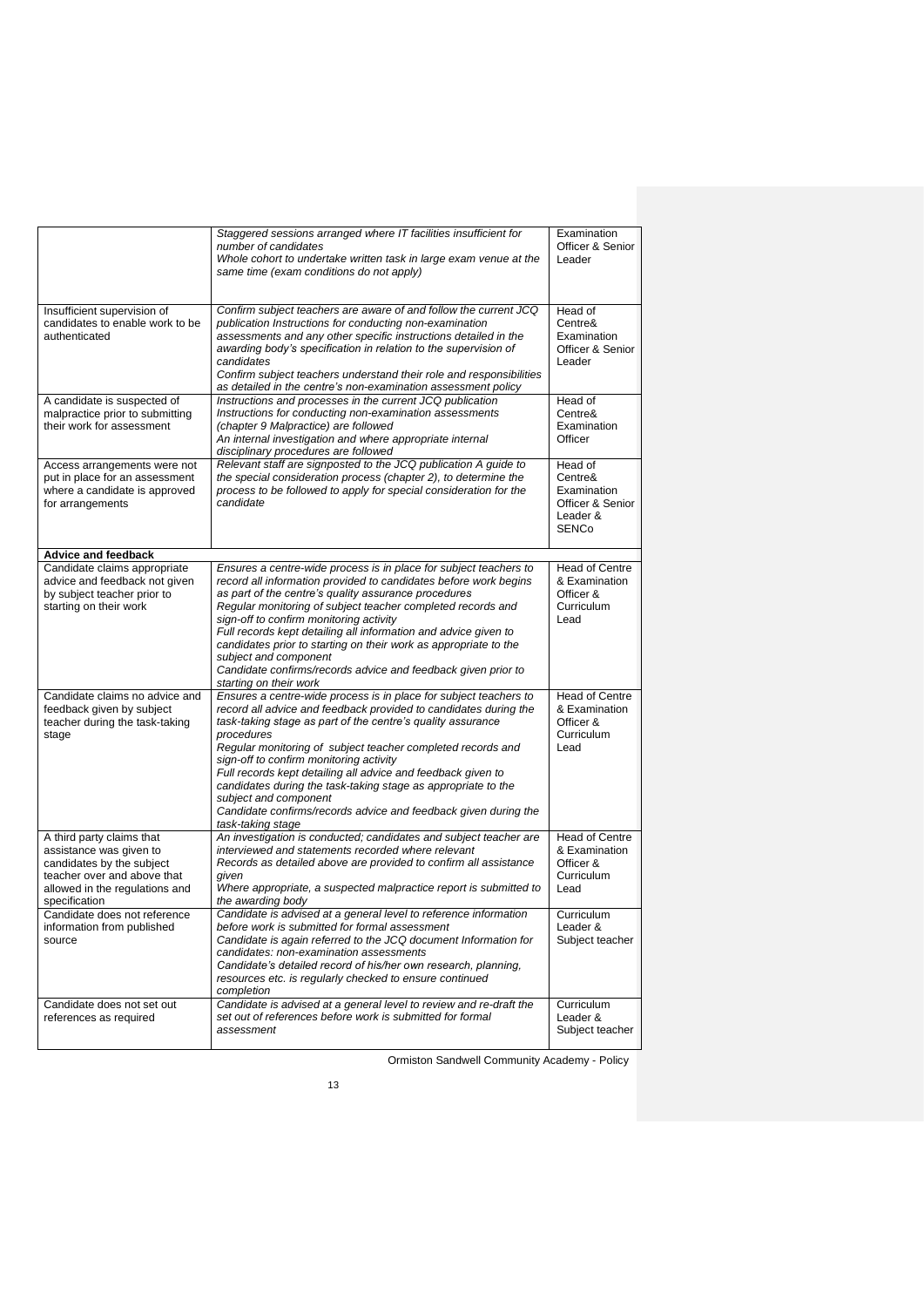|                                                                 | Candidate is again referred to the JCQ document Information for                                                            |                              |
|-----------------------------------------------------------------|----------------------------------------------------------------------------------------------------------------------------|------------------------------|
|                                                                 | candidates: non-examination assessments                                                                                    |                              |
|                                                                 | Candidate's detailed record of his/her own research, planning,                                                             |                              |
|                                                                 | resources etc. is regularly checked to ensure continued                                                                    |                              |
|                                                                 | completion                                                                                                                 |                              |
| Candidate joins the course late                                 | A separate supervised session( $s$ ) is arranged for the candidate to                                                      | Curriculum                   |
| after formally supervised task                                  | catch up                                                                                                                   | Leader &                     |
| taking has started                                              |                                                                                                                            | Subject teacher              |
|                                                                 |                                                                                                                            |                              |
| Candidate moves to another                                      | Awarding body guidance is sought to determine what can be done                                                             | Curriculum                   |
| centre during the course                                        | depending on the stage at which the move takes place                                                                       | Leader & Head<br>of Centre & |
|                                                                 |                                                                                                                            | Pastoral Leader              |
|                                                                 |                                                                                                                            |                              |
| An excluded pupil wants to                                      | The awarding body specification is checked to determine if the                                                             | <b>Head of Centre</b>        |
| complete his/her non-                                           | specification is available to a candidate outside mainstream                                                               | & Examination                |
| examination assessment(s)                                       | education                                                                                                                  | Officer &                    |
|                                                                 | If so, arrangements for supervision, authentication and marking                                                            | Curriculum                   |
|                                                                 | are made separately for the candidate                                                                                      | Leader                       |
| <b>Resources</b><br>A candidate augments notes                  | Preparatory notes and the work to be assessed are collected in                                                             | Curriculum                   |
| and resources between formally                                  | and kept secure between formally supervised sessions                                                                       | Leader &                     |
| supervised sessions                                             | Where memory sticks are used by candidates, these are collected                                                            | Subject teacher              |
|                                                                 | in and kept secure between formally supervised sessions                                                                    |                              |
|                                                                 | Where work is stored on the centre's network, access for                                                                   |                              |
|                                                                 | candidates is restricted between formally supervised sessions                                                              |                              |
| A candidate fails to                                            | Candidate's detailed record of his/her own research, planning,                                                             | Curriculum<br>Leader &       |
| acknowledge sources on work<br>that is submitted for assessment | resources etc. is checked to confirm all the sources used,<br>including books, websites and audio/visual resources         | Subject teacher              |
|                                                                 | Awarding body guidance is sought on whether the work of the                                                                |                              |
|                                                                 | candidate should be marked where candidate's detailed records                                                              |                              |
|                                                                 | acknowledges sources appropriately                                                                                         |                              |
|                                                                 | Where confirmation is unavailable from candidate's records,                                                                |                              |
|                                                                 | awarding body guidance is sought and/or a mark of zero is                                                                  |                              |
|                                                                 | submitted to the awarding body for the candidate                                                                           |                              |
| Word and time limits                                            |                                                                                                                            |                              |
| A candidate is penalised by the<br>awarding body for exceeding  | Records confirm the awarding body specification has been<br>checked to determine if word or time limits are mandatory      | Curriculum<br>Leader &       |
| word or time limits                                             | Where limits are for guidance only, candidates are discouraged                                                             | Subject teacher              |
|                                                                 | from exceeding them                                                                                                        |                              |
|                                                                 | Candidates confirm/record any information provided to them on                                                              |                              |
|                                                                 | word or time limits is known and understood                                                                                |                              |
| <b>Collaboration and group work</b>                             |                                                                                                                            |                              |
| Candidates have worked in                                       | Records confirm the awarding body specification has been                                                                   | <b>Head of Centre</b>        |
| groups where the awarding<br>body specification states this is  | checked to determine if group work is permitted<br>Awarding body guidance sought where this issue remains                  | & Examination<br>Officer &   |
| not permitted                                                   | unresolved                                                                                                                 | Curriculum                   |
|                                                                 |                                                                                                                            | Leader                       |
| <b>Authentication procedures</b>                                |                                                                                                                            |                              |
| A teacher has doubts about the                                  | Records confirm subject staff have been made aware of the JCQ                                                              | Head of Centre               |
| authenticity of the work                                        | document Teachers sharing assessment material and candidates'                                                              | & Examination                |
| submitted by a candidate for                                    | work                                                                                                                       | Officer &                    |
| internal assessment                                             | Records confirm that candidates have been issued with the<br>current JCQ document Information for candidates: non-         | Curriculum<br>Leader         |
| Candidate plagiarises other                                     | examination assessments                                                                                                    |                              |
| material                                                        | Candidates confirm/record that they understand what they need to                                                           |                              |
|                                                                 | do to comply with the regulations for non-examination                                                                      |                              |
|                                                                 | assessments as outlined in the JCQ document Information for                                                                |                              |
|                                                                 | candidates: non-examination assessments                                                                                    |                              |
|                                                                 | The candidate's work is not accepted for assessment                                                                        |                              |
|                                                                 | A mark of zero is recorded and submitted to the awarding body<br>Records confirm that candidates have been issued with the |                              |
| Candidate does not sign their<br>authentication                 | current JCQ document Information for candidates: non-                                                                      | Curriculum<br>Leader &       |
|                                                                 | examination assessments                                                                                                    |                              |
| statement/declaration                                           |                                                                                                                            |                              |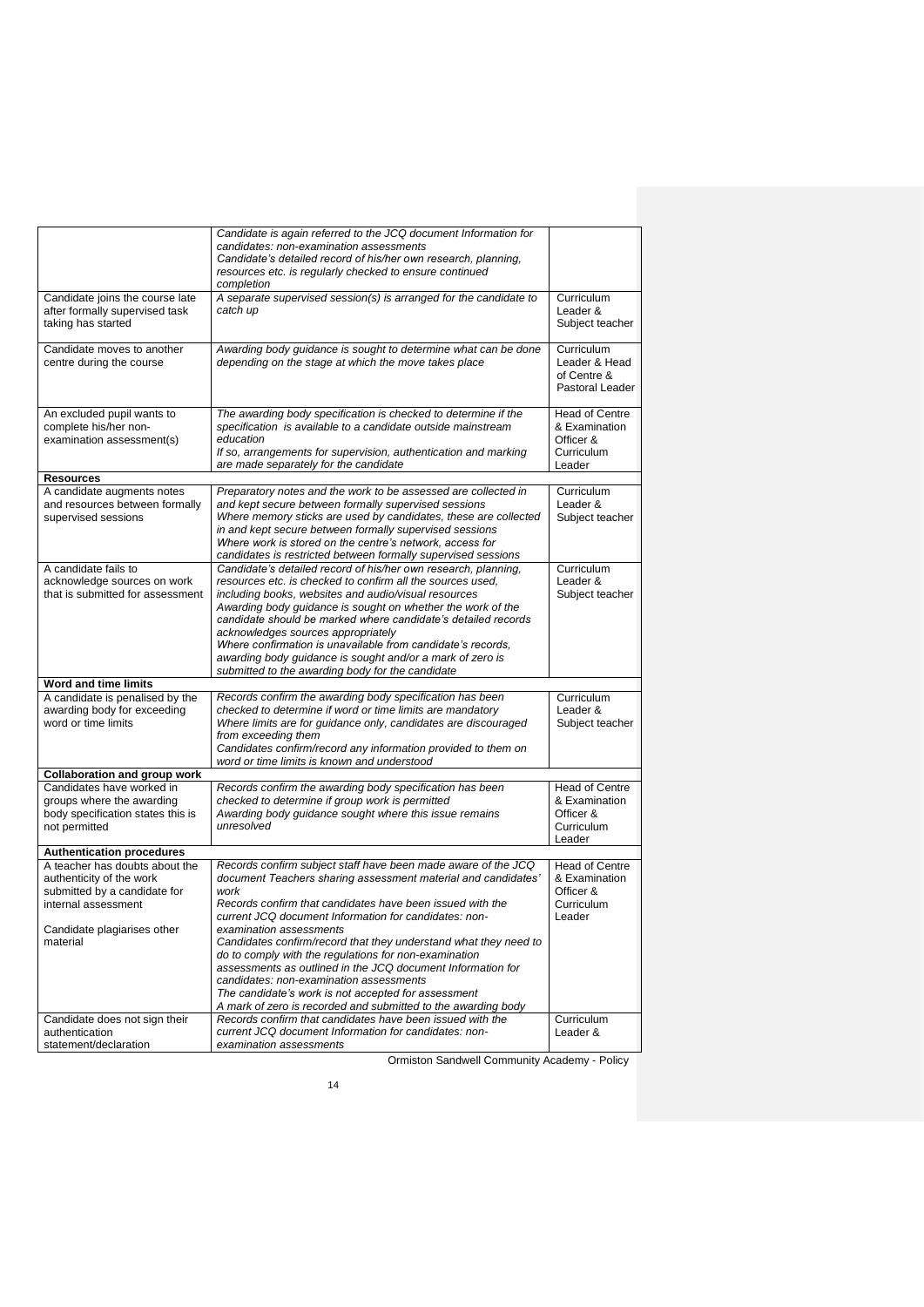|                                                                                                                                                | Candidates confirm/record they understand what they need to do<br>to comply with the regulations as outlined in the JCQ document<br>Information for candidates: non-examination assessments<br>Declaration is checked for signature before accepting the work of<br>a candidate for formal assessment                                                                                        | Subject<br>Teacher                                                       |
|------------------------------------------------------------------------------------------------------------------------------------------------|----------------------------------------------------------------------------------------------------------------------------------------------------------------------------------------------------------------------------------------------------------------------------------------------------------------------------------------------------------------------------------------------|--------------------------------------------------------------------------|
| Subject teacher not available to<br>sign authentication forms                                                                                  | Ensures a centre-wide process is in place for subject teachers to<br>sign authentication forms at the point of marking candidates work<br>as part of the centre's quality assurance procedures                                                                                                                                                                                               | <b>Head of Centre</b>                                                    |
| <b>Presentation of work</b>                                                                                                                    |                                                                                                                                                                                                                                                                                                                                                                                              |                                                                          |
| Candidate does not fully<br>complete the awarding body's<br>cover sheet that is attached to<br>their worked submitted for<br>formal assessment | Cover sheet is checked to ensure it is fully completed before<br>accepting the work of a candidate for formal assessment                                                                                                                                                                                                                                                                     | Curriculum<br>Leader &<br>Subject<br>Teacher                             |
| Keeping materials secure                                                                                                                       |                                                                                                                                                                                                                                                                                                                                                                                              |                                                                          |
| Candidates work between<br>formal supervised sessions is<br>not securely stored                                                                | Records confirm subject teachers are aware of and follow current<br>JCQ publication Instructions for conducting non-examination<br>assessments<br>Regular monitoring ensures subject teacher use of appropriate<br>secure storage                                                                                                                                                            | Curriculum<br>Leader &<br>Subject<br>Teacher                             |
| Adequate secure storage not<br>available to subject teacher                                                                                    | Records confirm adequate/sufficient secure storage is available to<br>subject teacher prior to the start of the course<br>Alternative secure storage sourced where required                                                                                                                                                                                                                  | Curriculum<br>Leader &<br>Subiect<br>Teacher &<br>Examination<br>Officer |
| Task marking - externally assessed components                                                                                                  |                                                                                                                                                                                                                                                                                                                                                                                              |                                                                          |
| A candidate is absent on the<br>day of the examiner visit for an<br>acceptable reason                                                          | Awarding body guidance is sought to determine if alternative<br>assessment arrangements can be made for the candidate<br>If not, eligibility for special consideration is explored and a request<br>submitted to the awarding body where appropriate                                                                                                                                         | Examination<br>Officer                                                   |
| A candidate is absent on the<br>day of the examiner visit for an<br>unacceptable reason                                                        | The candidate is marked absent on the attendance register                                                                                                                                                                                                                                                                                                                                    | Examination<br>Officer                                                   |
| Task marking - internally assessed components                                                                                                  |                                                                                                                                                                                                                                                                                                                                                                                              |                                                                          |
| A candidate submits little or no<br>work                                                                                                       | Where a candidate submits no work, the candidate is recorded as<br>absent when marks are submitted to the awarding body<br>Where a candidate submits little work, the work produced is<br>assessed against the assessment criteria and a mark allocated<br>appropriately; where the work does not meet any of the<br>assessment criteria a mark of zero is submitted to the awarding<br>bodv | Curriculum<br>Leader &<br>Subject<br>Teacher                             |
| A candidate is unable to finish<br>their work for unforeseen reason                                                                            | Relevant staff are signposted to the JCQ publication A quide to<br>the special consideration process (chapter 5), to determine<br>eligibility and the process to be followed for shortfall in work                                                                                                                                                                                           | Curriculum<br>Leader &<br>Examination<br>Officer                         |
| The work of a candidate is lost<br>or damaged                                                                                                  | Relevant staff are signposted to the JCQ publication A guide to<br>the special consideration process (chapter 5), to determine<br>eligibility and the process to be followed for lost or damaged work                                                                                                                                                                                        | Curriculum<br>Leader &<br>Examination<br>Officer                         |
| Candidate malpractice is<br>discovered                                                                                                         | Instructions and processes in the current JCQ publication<br>Instructions for conducting non-examination assessments<br>(chapter 9 Malpractice) are followed<br>Investigation and reporting procedures in the current JCQ<br>publication Suspected Malpractice in Examinations and<br>Assessments are followed<br>Appropriate internal disciplinary procedures are also followed             | <b>Head of Centre</b>                                                    |
| A teacher marks the work of<br>his/her own child                                                                                               | A conflict of interest is declared by informing the awarding body<br>that a teacher is teaching his/her own child at the start of the<br>course<br>Marked work of said child is submitted for moderation whether<br>part of the sample requested or not                                                                                                                                      | Head of Centre                                                           |